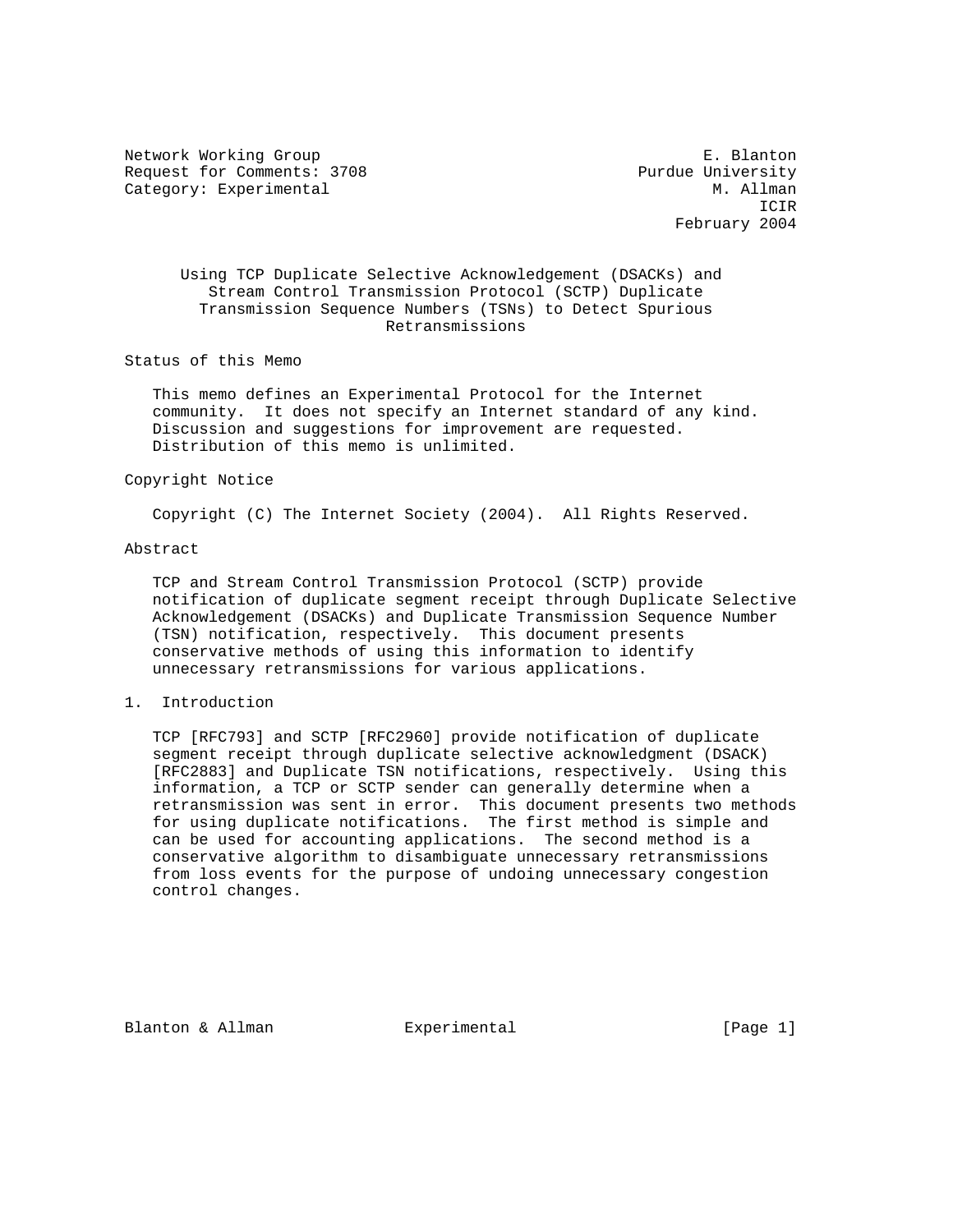This document is intended to outline reasonable and safe algorithms for detecting spurious retransmissions and discuss some of the considerations involved. It is not intended to describe the only possible method for achieving the goal, although the guidelines in this document should be taken into consideration when designing alternate algorithms. Additionally, this document does not outline what a TCP or SCTP sender may do after a spurious retransmission is detected. A number of proposals have been developed (e.g., [RFC3522], [SK03], [BDA03]), but it is not yet clear which of these proposals are appropriate. In addition, they all rely on detecting spurious retransmits and so can share the algorithm specified in this document.

 Finally, we note that to simplify the text much of the following discussion is in terms of TCP DSACKs, while applying to both TCP and SCTP.

#### Terminology

 The key words "MUST", "MUST NOT", "REQUIRED", "SHALL", "SHALL NOT", "SHOULD", "SHOULD NOT", "RECOMMENDED", "MAY", and "OPTIONAL" in this document are to be interpreted as described in RFC 2119 [RFC2119].

2. Counting Duplicate Notifications

For certain applications a straight count of duplicate notifications will suffice. For instance, if a stack simply wants to know (for some reason) the number of spuriously retransmitted segments, counting all duplicate notifications for retransmitted segments should work well. Another application of this strategy is to monitor and adapt transport algorithms so that the transport is not sending large amounts of spurious data into the network. For instance, monitoring duplicate notifications could be used by the Early Retransmit [AAAB03] algorithm to determine whether fast retransmitting [RFC2581] segments with a lower than normal duplicate ACK threshold is working, or if segment reordering is causing spurious retransmits.

 More speculatively, duplicate notification has been proposed as an integral part of estimating TCP's total loss rate [AEO03] for the purposes of mitigating the impact of corruption-based losses on transport protocol performance. [EOA03] proposes altering the transport's congestion response to the fraction of losses that are actually due to congestion by requiring the network to provide the corruption-based loss rate and making the transport sender estimate the total loss rate. Duplicate notifications are a key part of estimating the total loss rate accurately [AEO03].

Blanton & Allman **Experimental** Experimental [Page 2]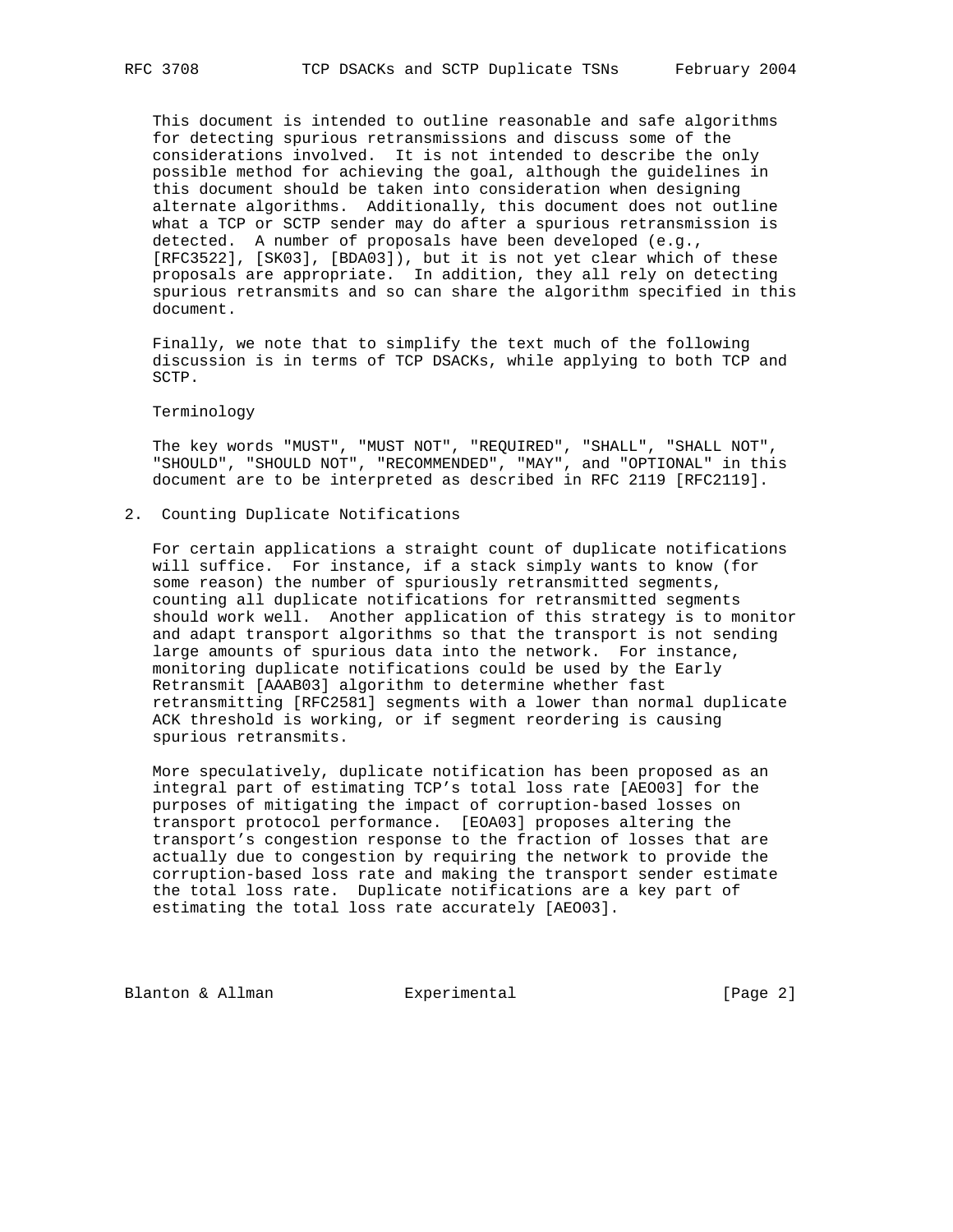3. Congestion/Duplicate Disambiguation Algorithm

 When the purpose of detecting spurious retransmissions is to "undo" unnecessary changes made to the congestion control state, as suggested in [RFC2883], the data sender ideally needs to determine:

 (a) That spurious retransmissions in a particular window of data do not mask real segment loss (congestion).

 For example, assume segments N and N+1 are retransmitted even though only segment N was dropped by the network (thus, segment N+1 was needlessly retransmitted). When the sender receives the notification that segment N+1 arrived more than once it can conclude that segment N+1 was needlessly resent. However, it cannot conclude that it is appropriate to revert the congestion control state because the window of data contained at least one valid congestion indication (i.e., segment N was lost).

 (b) That network duplication is not the cause of the duplicate notification.

 Determining whether a duplicate notification is caused by network duplication of a packet or a spurious retransmit is a nearly impossible task in theory. Since [Pax97] shows that packet duplication by the network is rare, the algorithm in this section simply ceases to function when network duplication is detected (by receiving a duplication notification for a segment that was not retransmitted by the sender).

 The algorithm specified below gives reasonable, but not complete, protection against both of these cases.

 We assume the TCP sender has a data structure to hold selective acknowledgment information (e.g., as outlined in [RFC3517]). The following steps require an extension of such a 'scoreboard' to incorporate a slightly longer history of retransmissions than called for in [RFC3517]. The following steps MUST be taken upon the receipt of each DSACK or duplicate TSN notification:

- (A) Check the corresponding sequence range or TSN to determine whether the segment has been retransmitted.
	- (A.1) If the SACK scoreboard is empty (i.e., the TCP sender has received no SACK information from the receiver) and the left edge of the incoming DSACK is equal to SND.UNA, processing of this DSACK MUST be terminated and the congestion control state MUST NOT be reverted during the current window of data. This clause intends to cover the

Blanton & Allman **Experimental** Experimental [Page 3]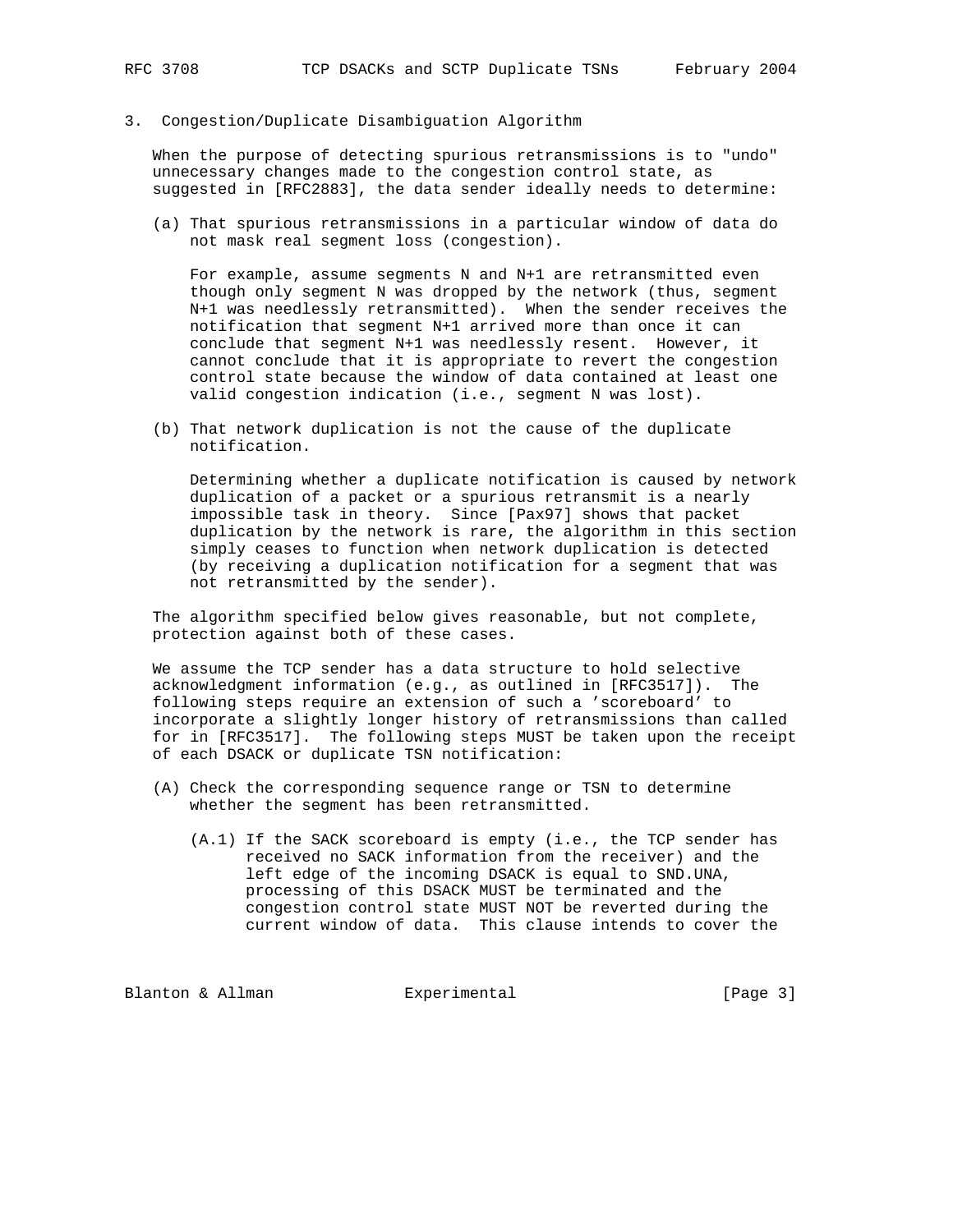case when an entire window of acknowledgments have been dropped by the network. In such a case, the reverse path seems to be in a congested state and so reducing TCP's sending rate is the conservative approach.

- (A.2) If the segment was retransmitted exactly one time, mark it as a duplicate.
- (A.3) If the segment was retransmitted more than once processing of this DSACK MUST be terminated and the congestion control state MUST NOT be reverted to its previous state during the current window of data.
- (A.4) If the segment was not retransmitted the incoming DSACK indicates that the network duplicated the segment in question. Processing of this DSACK MUST be terminated. In addition, the algorithm specified in this document MUST NOT be used for the remainder of the connection, as future DSACK reports may be indicating network duplication rather than unnecessary retransmission. Note that some techniques to further disambiguate network duplication from unnecessary retransmission (e.g., the TCP timestamp option [RFC1323]) may be used to refine the algorithm in this document further. Using such a technique in conjunction with an algorithm similar to the one presented herein may allow for the continued use of the algorithm in the face of duplicated segments. We do not delve into such an algorithm in this document due the current rarity of network duplication. However, future work should include tackling this problem.
- (B) Assuming processing is allowed to continue (per the (A) rules), check all retransmitted segments in the previous window of data.
	- (B.1) If all segments or chunks marked as retransmitted have also been marked as acknowledged and duplicated, we conclude that all retransmissions in the previous window of data were spurious and no loss occurred.
	- (B.2) If any segment or chunk is still marked as retransmitted but not marked as duplicate, there are outstanding retransmissions that could indicate loss within this window of data. We can make no conclusions based on this particular DSACK/duplicate TSN notification.

 In addition to keeping the state mentioned in [RFC3517] (for TCP) and [RFC2960] (for SCTP), an implementation of this algorithm must track

Blanton & Allman **Experimental** Experimental [Page 4]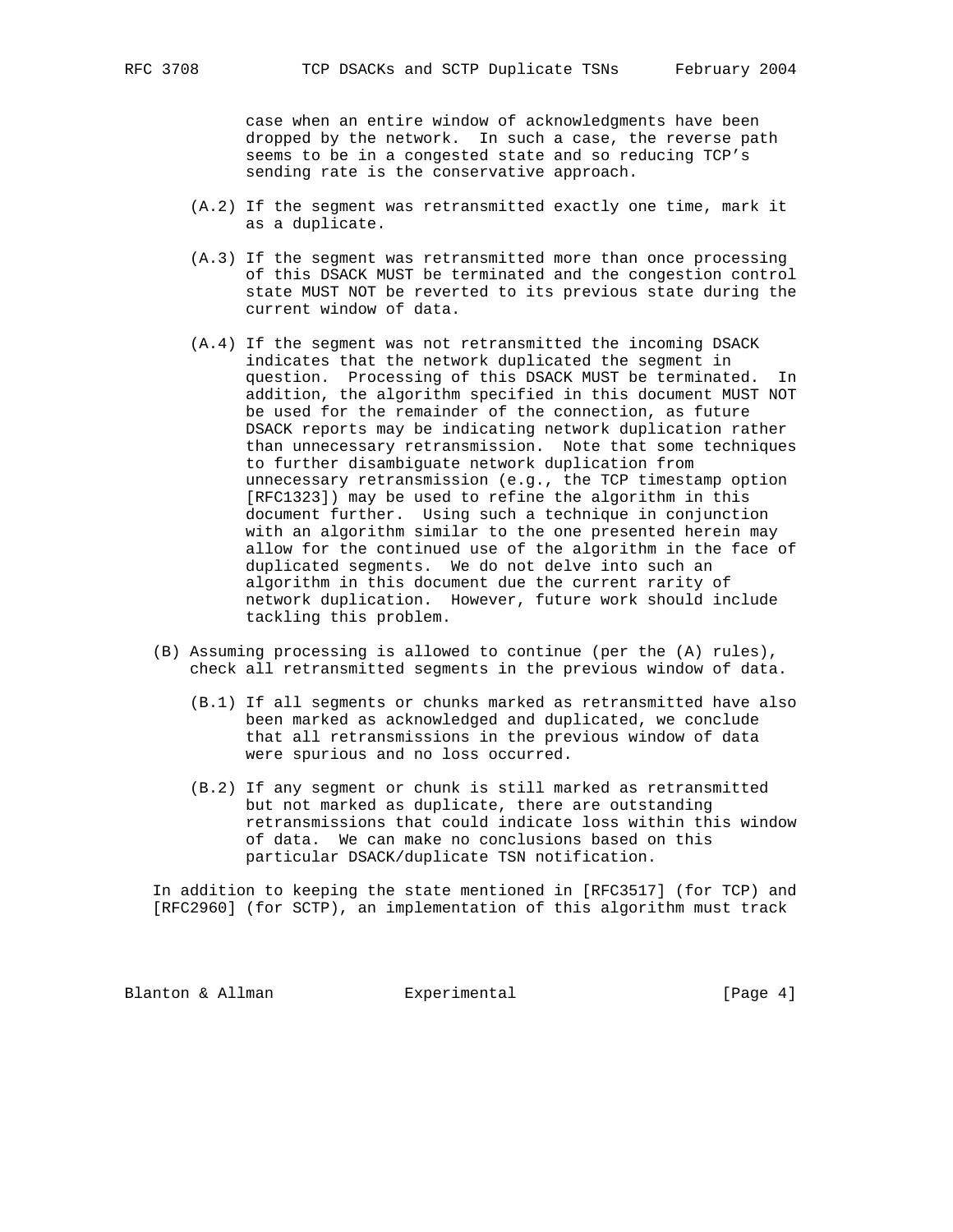all sequence numbers or TSNs that have been acknowledged as duplicates.

4. Related Work

 In addition to the mechanism for detecting spurious retransmits outlined in this document, several other proposals for finding needless retransmits have been developed.

 [BA02] uses the algorithm outlined in this document as the basis for investigating several methods to make TCP more robust to reordered packets.

 The Eifel detection algorithm [RFC3522] uses the TCP timestamp option [RFC1323] to determine whether the ACK for a given retransmit is for the original transmission or a retransmission. More generally, [LK00] outlines the benefits of detecting spurious retransmits and reverting from needless congestion control changes using the timestamp-based scheme or a mechanism that uses a "retransmit bit" to flag retransmits (and ACKs of retransmits). The Eifel detection algorithm can detect spurious retransmits more rapidly than a DSACK based scheme. However, the tradeoff is that the overhead of the 12 byte timestamp option must be incurred in every packet transmitted for Eifel to function.

 The F-RTO scheme [SK03] slightly alters TCP's sending pattern immediately following a retransmission timeout and then observes the pattern of the returning ACKs. This pattern can indicate whether the retransmitted segment was needed. The advantage of F-RTO is that the algorithm only needs to be implemented on the sender side of the TCP connection and that nothing extra needs to cross the network (e.g., DSACKs, timestamps, special flags, etc.). The downside is that the algorithm is a heuristic that can be confused by network pathologies (e.g., duplication or reordering of key packets). Finally, note that F-RTO only works for spurious retransmits triggered by the transport's retransmission timer.

 Finally, [AP99] briefly investigates using the time between retransmitting a segment via the retransmission timeout and the arrival of the next ACK as an indicator of whether the retransmit was needed. The scheme compares this time delta with a fraction (f) of the minimum RTT observed thus far on the connection. If the time delta is less than f\*minRTT then the retransmit is labeled spurious. When f=1/2 the algorithm identifies roughly 59% of the needless retransmission timeouts and identifies needed retransmits only 2.5% of the time. As with F-RTO, this scheme only detects spurious retransmits sent by the transport's retransmission timer.

Blanton & Allman **Experimental** [Page 5]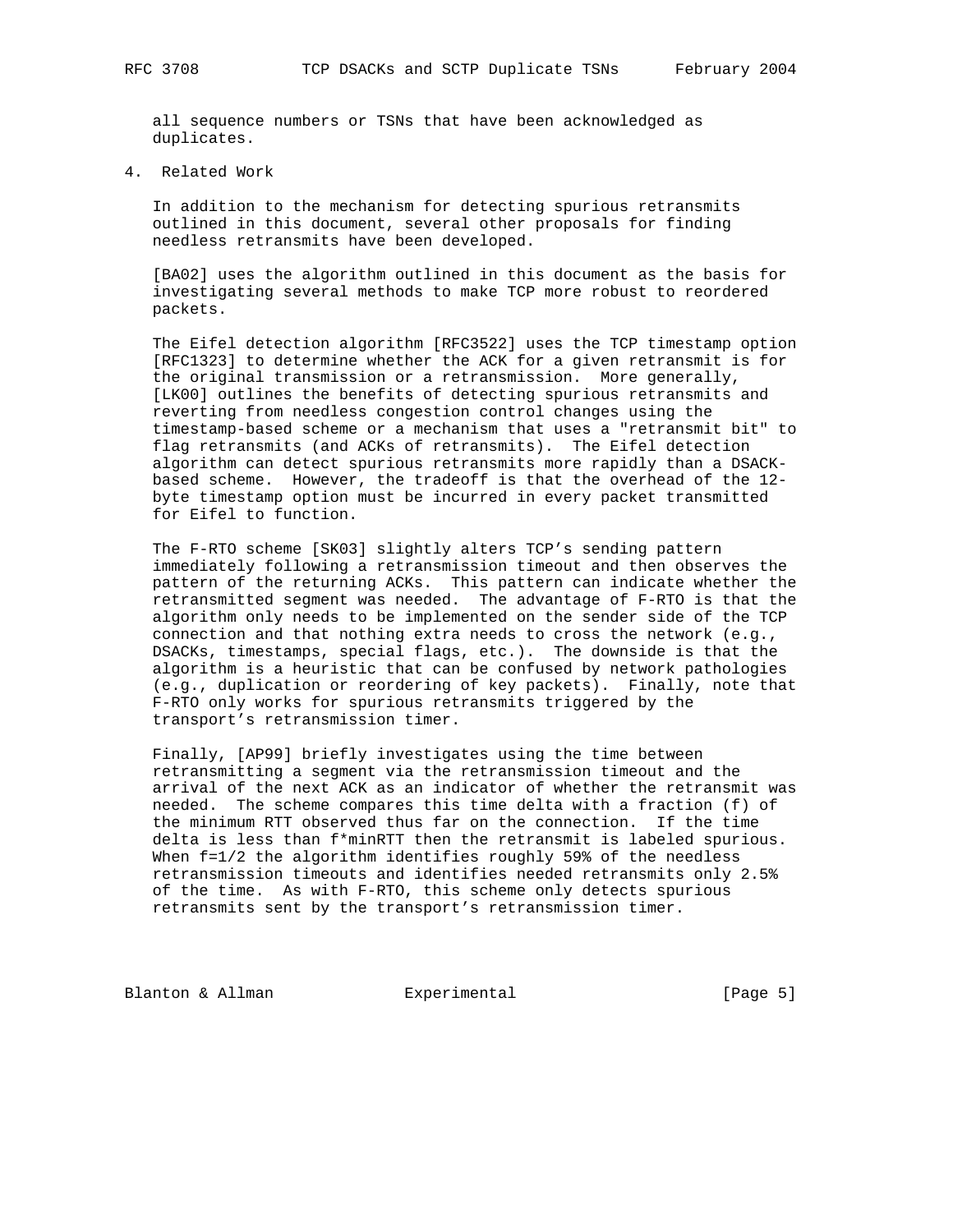### 5. Security Considerations

 It is possible for the receiver to falsely indicate spurious retransmissions in the case of actual loss, potentially causing a TCP or SCTP sender to inaccurately conclude that no loss took place (and possibly cause inappropriate changes to the senders congestion control state).

 Consider the following scenario: A receiver watches every segment or chunk that arrives and acknowledges any segment that arrives out of order by more than some threshold amount as a duplicate, assuming that it is a retransmission. A sender using the above algorithm will assume that the retransmission was spurious.

 The ECN nonce sum proposal [RFC3540] could possibly help mitigate the ability of the receiver to hide real losses from the sender with modest extension. In the common case of receiving an original transmission and a spurious retransmit a receiver will have received the nonce from the original transmission and therefore can "prove" to the sender that the duplication notification is valid. In the case when the receiver did not receive the original and is trying to improperly induce the sender into transmitting at an inappropriately high rate, the receiver will not know the ECN nonce from the original segment and therefore will probabilistically not be able to fool the sender for long. [RFC3540] calls for disabling nonce sums on duplicate ACKs, which means that the nonce sum is not directly suitable for use as a mitigation to the problem of receivers lying about DSACK information. However, future efforts may be able to use [RFC3540] as a starting point for building protection should it be needed.

## 6. Acknowledgments

 Sourabh Ladha and Reiner Ludwig made several useful comments on an earlier version of this document. The second author thanks BBN Technologies and NASA's Glenn Research Center for supporting this work.

- 7. References
- 7.1. Normative References
	- [RFC793] Postel, J., "Transmission Control Protocol", STD 7, RFC 793, September 1981.
	- [RFC2119] Bradner, S., "Key words for use in RFCs to Indicate Requirement Levels", BCP 14, RFC 2119, March 1997.

Blanton & Allman **Experimental** Experimental [Page 6]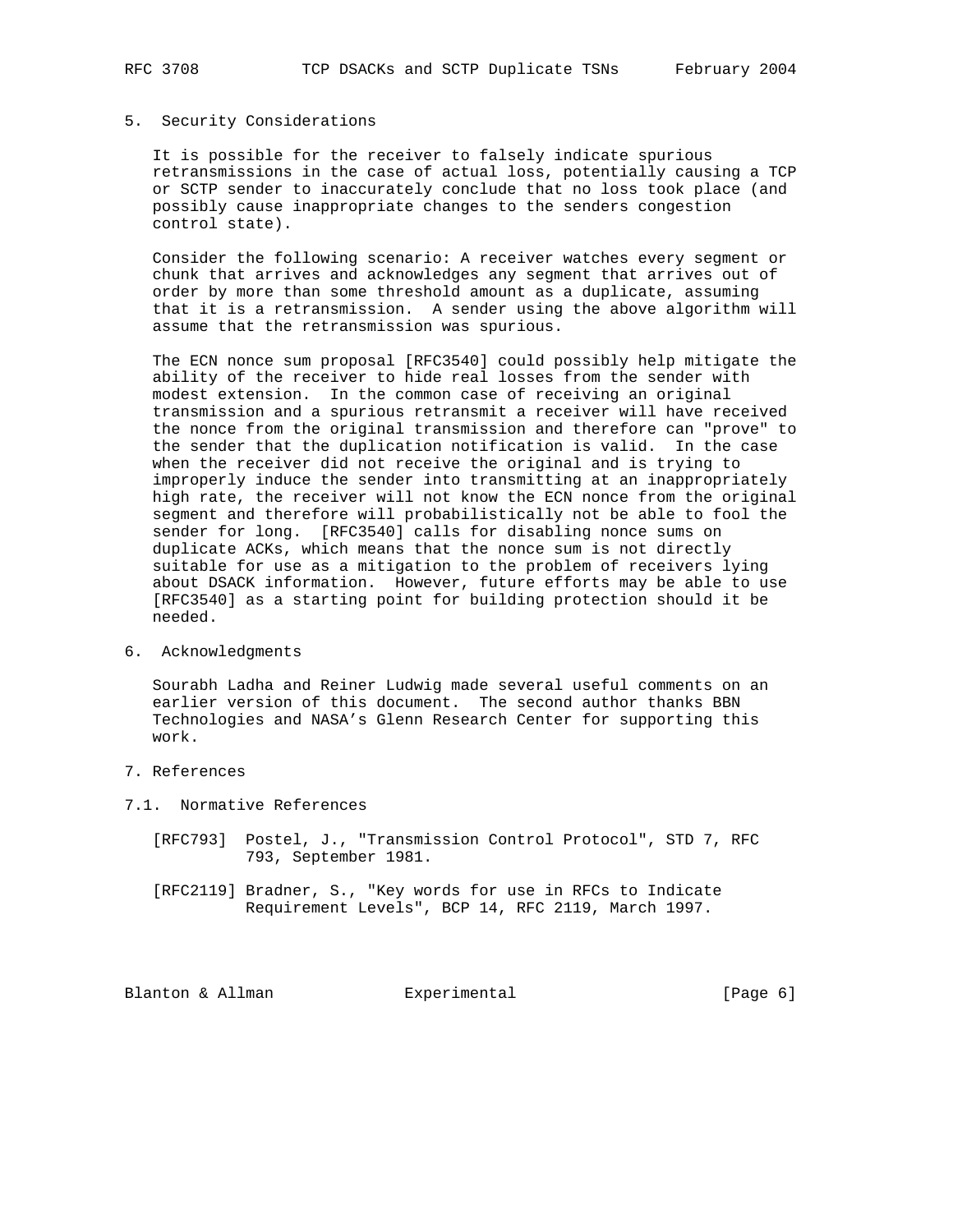- [RFC2883] Floyd, S., Mahdavi, J., Mathis, M. and M. Podolsky, "An Extension to the Selective Acknowledgement (SACK) Option for TCP", RFC 2883, July 2000.
- [RFC2960] Stewart, R., Xie, Q., Morneault, K., Sharp, C., Schwarzbauer, H., Taylor, T., Rytina, I., Kalla, M., Zhang, L. and V. Paxson, "Stream Control Transmission Protocol", RFC 2960, October 2000.
- 7.2. Informative References
	- [AAAB03] Allman, M., Avrachenkov, K., Ayesta, U. and J. Blanton, "Early Retransmit for TCP", Work in Progress, June 2003.
	- [AEO03] Allman, M., Eddy, E. and S. Ostermann, "Estimating Loss Rates With TCP", Work in Progress, August 2003.
	- [AP99] Allman, M. and V. Paxson, "On Estimating End-to-End Network Path Properties", SIGCOMM 99.
	- [BA02] Blanton, E. and M. Allman. On Making TCP More Robust to Packet Reordering. ACM Computer Communication Review, 32(1), January 2002.
	- [BDA03] Blanton, E., Dimond, R. and M. Allman, "Practices for TCP Senders in the Face of Segment Reordering", Work in Progress, February 2003.
	- [EOA03] Eddy, W., Ostermann, S. and M. Allman, "New Techniques for Making Transport Protocols Robust to Corruption-Based Loss", Work in Progress, July 2003.
	- [LK00] R. Ludwig, R. H. Katz. The Eifel Algorithm: Making TCP Robust Against Spurious Retransmissions. ACM Computer Communication Review, 30(1), January 2000.
	- [Pax97] V. Paxson. End-to-End Internet Packet Dynamics. In ACM SIGCOMM, September 1997.
	- [RFC1323] Jacobson, V., Braden, R. and D. Borman, "TCP Extensions for High Performance", RFC 1323, May 1992.
	- [RFC3517] Blanton, E., Allman, M., Fall, K. and L. Wang, "A Conservative Selective Acknowledgment (SACK)-based Loss Recovery Algorithm for TCP", RFC 3517, April 2003.
	- [RFC3522] Ludwig, R. and M. Meyer, "The Eifel Detection Algorithm for TCP," RFC 3522, April 2003.

| [Page 7]<br>Blanton & Allman<br>Experimental |  |  |
|----------------------------------------------|--|--|
|----------------------------------------------|--|--|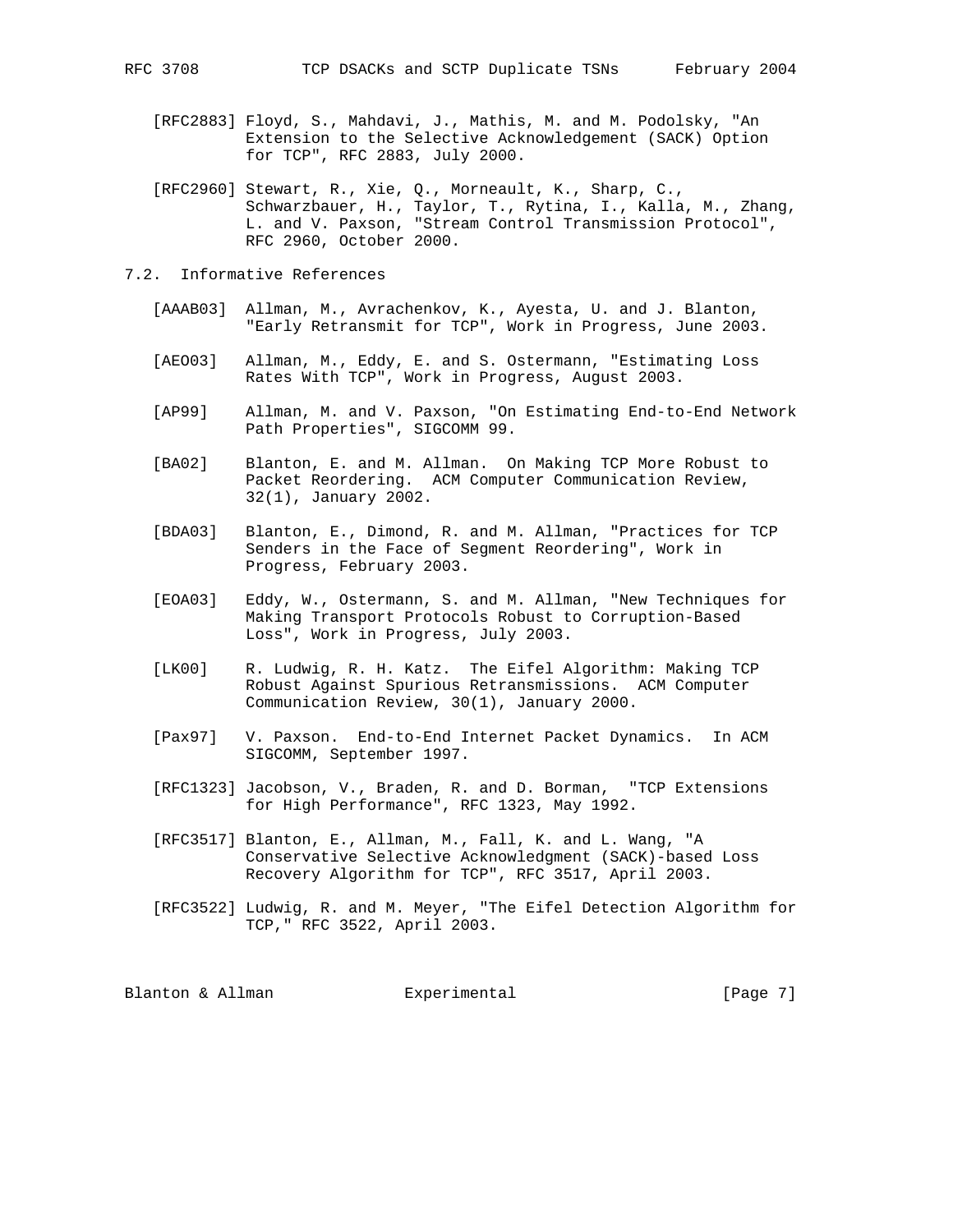- [RFC3540] Spring, N., Wetherall, D. and D. Ely, "Robust Explicit Congestion Notification (ECN) Signaling with Nonces", RFC 3540, June 2003.
- [SK03] Sarolahti, P. and M. Kojo, "F-RTO: An Algorithm for Detecting Spurious Retransmission Timeouts with TCP and SCTP", Work in Progress, June 2003.
- 8. Authors' Addresses

 Ethan Blanton Purdue University Computer Sciences 1398 Computer Science Building West Lafayette, IN 47907

EMail: eblanton@cs.purdue.edu

 Mark Allman ICSI Center for Internet Research 1947 Center Street, Suite 600 Berkeley, CA 94704-1198 Phone: 216-243-7361

 EMail: mallman@icir.org http://www.icir.org/mallman/

Blanton & Allman Experimental [Page 8]